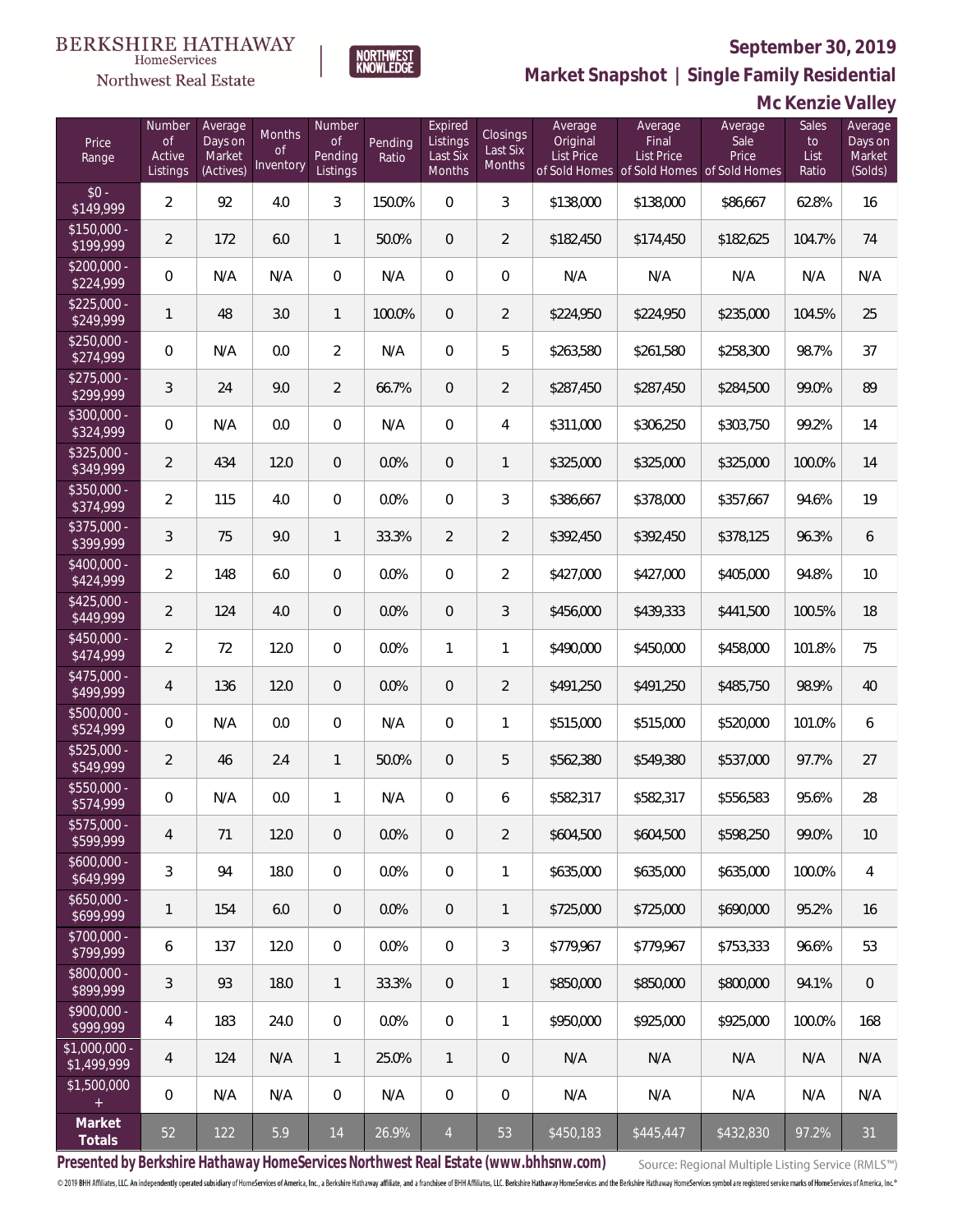

**NORTHWEST**<br>KNOWLEDGE

Northwest Real Estate

**Market Snapshot | Single Family Residential**

|  | Pleasant Hill / Oakridge |
|--|--------------------------|

| Price<br>Range               | Number<br><b>of</b><br>Active<br>Listings | Average<br>Days on<br>Market<br>(Actives) | Months<br><sub>of</sub><br>Inventory | Number<br>of<br>Pending<br>Listings | Pending<br>Ratio | Expired<br>Listings<br>Last Six<br>Months | Closings<br>Last Six<br>Months | Average<br>Original<br><b>List Price</b> | Average<br>Final<br><b>List Price</b><br>of Sold Homes of Sold Homes of Sold Homes | Average<br>Sale<br>Price | <b>Sales</b><br>to<br>List<br>Ratio | Average<br>Days on<br>Market<br>(Solds) |
|------------------------------|-------------------------------------------|-------------------------------------------|--------------------------------------|-------------------------------------|------------------|-------------------------------------------|--------------------------------|------------------------------------------|------------------------------------------------------------------------------------|--------------------------|-------------------------------------|-----------------------------------------|
| $$0 -$<br>\$149,999          | $\overline{2}$                            | 26                                        | 0.9                                  | 5                                   | 250.0%           | 1                                         | 14                             | \$110,086                                | \$103,836                                                                          | \$97,036                 | 93.5%                               | 105                                     |
| $$150,000 -$<br>\$199,999    | 6                                         | 65                                        | 2.3                                  | $\overline{2}$                      | 33.3%            | 3                                         | 16                             | \$176,438                                | \$171,900                                                                          | \$170,604                | 99.2%                               | 35                                      |
| $$200,000 -$<br>\$224,999    | $\overline{4}$                            | 87                                        | 4.0                                  | $\overline{2}$                      | 50.0%            | $\overline{0}$                            | 6                              | \$218,267                                | \$209,433                                                                          | \$210,667                | 100.6%                              | 11                                      |
| $$225,000 -$<br>\$249,999    | 4                                         | 90                                        | 3.0                                  | $\mathbf{1}$                        | 25.0%            | $\overline{2}$                            | 8                              | \$239,738                                | \$234,150                                                                          | \$233,600                | 99.8%                               | 36                                      |
| $$250,000 -$<br>\$274,999    | $\mathbf{1}$                              | 146                                       | 0.9                                  | $\overline{0}$                      | 0.0%             | $\overline{2}$                            | $\overline{7}$                 | \$274,257                                | \$271,343                                                                          | \$266,557                | 98.2%                               | 72                                      |
| $$275,000 -$<br>\$299,999    | 8                                         | 100                                       | 8.0                                  | $\overline{2}$                      | 25.0%            | $\mathbf{1}$                              | 6                              | \$296,633                                | \$290,800                                                                          | \$287,150                | 98.7%                               | 35                                      |
| $$300,000 -$<br>\$324,999    | $\mathbf{1}$                              | 3                                         | 1.0                                  | $\mathbf{1}$                        | 100.0%           | $\mathbf 0$                               | 6                              | \$320,483                                | \$313,000                                                                          | \$311,500                | 99.5%                               | 44                                      |
| $$325,000 -$<br>\$349,999    | $\overline{2}$                            | 95                                        | 3.0                                  | $\mathbf{1}$                        | 50.0%            | $\mathbf{1}$                              | $\overline{4}$                 | \$344,125                                | \$340,375                                                                          | \$333,750                | 98.1%                               | 75                                      |
| $$350,000 -$<br>\$374,999    | $\overline{2}$                            | 80                                        | 2.4                                  | $\overline{0}$                      | 0.0%             | $\overline{0}$                            | 5                              | \$368,560                                | \$362,560                                                                          | \$362,600                | 100.0%                              | 34                                      |
| $$375,000 -$<br>\$399,999    | 3                                         | 85                                        | 4.5                                  | $\overline{0}$                      | 0.0%             | $\mathbf{1}$                              | $\overline{4}$                 | \$377,250                                | \$377,250                                                                          | \$381,000                | 101.0%                              | 32                                      |
| $$400,000 -$<br>\$424,999    | 0                                         | N/A                                       | 0.0                                  | $\Omega$                            | N/A              | $\overline{0}$                            | 3                              | \$464,967                                | \$454,667                                                                          | \$418,333                | 92.0%                               | 107                                     |
| $$425,000 -$<br>\$449,999    | $\overline{2}$                            | 90                                        | 4.0                                  | 3                                   | 150.0%           | $\overline{0}$                            | 3                              | \$463,333                                | \$431,667                                                                          | \$428,333                | 99.2%                               | 75                                      |
| \$450,000 -<br>\$474,999     | 0                                         | N/A                                       | 0.0                                  | $\overline{2}$                      | N/A              | $\overline{0}$                            | $\overline{2}$                 | \$465,000                                | \$465,000                                                                          | \$460,400                | 99.0%                               | 17                                      |
| $$475,000 -$<br>\$499,999    | $\overline{0}$                            | N/A                                       | 0.0                                  | $\overline{0}$                      | N/A              | $\overline{0}$                            | $\overline{2}$                 | \$497,000                                | \$482,000                                                                          | \$485,000                | 100.6%                              | 50                                      |
| \$500,000 -<br>\$524,999     | 0                                         | N/A                                       | N/A                                  | $\mathbf{1}$                        | N/A              | $\overline{0}$                            | $\overline{0}$                 | N/A                                      | N/A                                                                                | N/A                      | N/A                                 | N/A                                     |
| \$525,000 -<br>\$549,999     | 4                                         | 42                                        | 24.0                                 | $\overline{0}$                      | 0.0%             | $\overline{0}$                            | $\mathbf{1}$                   | \$549,900                                | \$549,900                                                                          | \$549,900                | 100.0%                              | 30                                      |
| \$550,000 -<br>\$574,999     | 0                                         | N/A                                       | 0.0                                  | $\Omega$                            | N/A              | $\overline{0}$                            | 3                              | \$563,300                                | \$549,967                                                                          | \$551,167                | 100.2%                              | 28                                      |
| \$575,000 -<br>\$599,999     | $\overline{2}$                            | 107                                       | 12.0                                 | $\theta$                            | 0.0%             | $\overline{0}$                            | $\mathbf{1}$                   | \$589,900                                | \$589,900                                                                          | \$575,000                | 97.5%                               | $\mathbf 0$                             |
| $$600,000 -$<br>\$649,999    | $\mathbf{1}$                              | 96                                        | 6.0                                  | $\mathbf{1}$                        | 100.0%           | $\mathbf 0$                               | 1                              | \$649,000                                | \$649,000                                                                          | \$649,000                | 100.0%                              | 198                                     |
| $$650,000 -$<br>\$699,999    | 3                                         | 87                                        | 18.0                                 | $\overline{0}$                      | 0.0%             | $\overline{0}$                            | 1                              | \$750,000                                | \$699,900                                                                          | \$680,000                | 97.2%                               | 90                                      |
| $$700,000 -$<br>\$799,999    | 3                                         | 68                                        | 9.0                                  | $\mathbf{1}$                        | 33.3%            | $\overline{0}$                            | $\overline{2}$                 | \$752,000                                | \$739,500                                                                          | \$722,500                | 97.7%                               | 10                                      |
| \$800,000 -<br>\$899,999     | $\boldsymbol{0}$                          | N/A                                       | 0.0                                  | $\overline{0}$                      | N/A              | $\overline{0}$                            | $\mathbf{1}$                   | \$774,900                                | \$774,900                                                                          | \$810,000                | 104.5%                              | $6\,$                                   |
| $$900,000 -$<br>\$999,999    | 0                                         | N/A                                       | N/A                                  | $\mathbf 0$                         | N/A              | $\boldsymbol{0}$                          | $\boldsymbol{0}$               | N/A                                      | N/A                                                                                | N/A                      | N/A                                 | N/A                                     |
| \$1,000,000 -<br>\$1,499,999 | $\overline{2}$                            | 73                                        | N/A                                  | $\mathbf{1}$                        | 50.0%            | $\overline{0}$                            | 0                              | N/A                                      | N/A                                                                                | N/A                      | N/A                                 | N/A                                     |
| \$1,500,000<br>$+$           | $\mathbb O$                               | N/A                                       | N/A                                  | $\mathbf{1}$                        | N/A              | $\mathbf 0$                               | $\mathbf 0$                    | N/A                                      | N/A                                                                                | N/A                      | N/A                                 | N/A                                     |
| Market<br>Totals             | $50\,$                                    | 79                                        | 3.1                                  | 24                                  | 48.0%            | 11                                        | 96                             | \$303,740                                | \$296,718                                                                          | \$293,166                | 98.8%                               | 53                                      |

**Presented by Berkshire Hathaway HomeServices Northwest Real Estate (www.bhhsnw.com)**

Source: Regional Multiple Listing Service (RMLS™)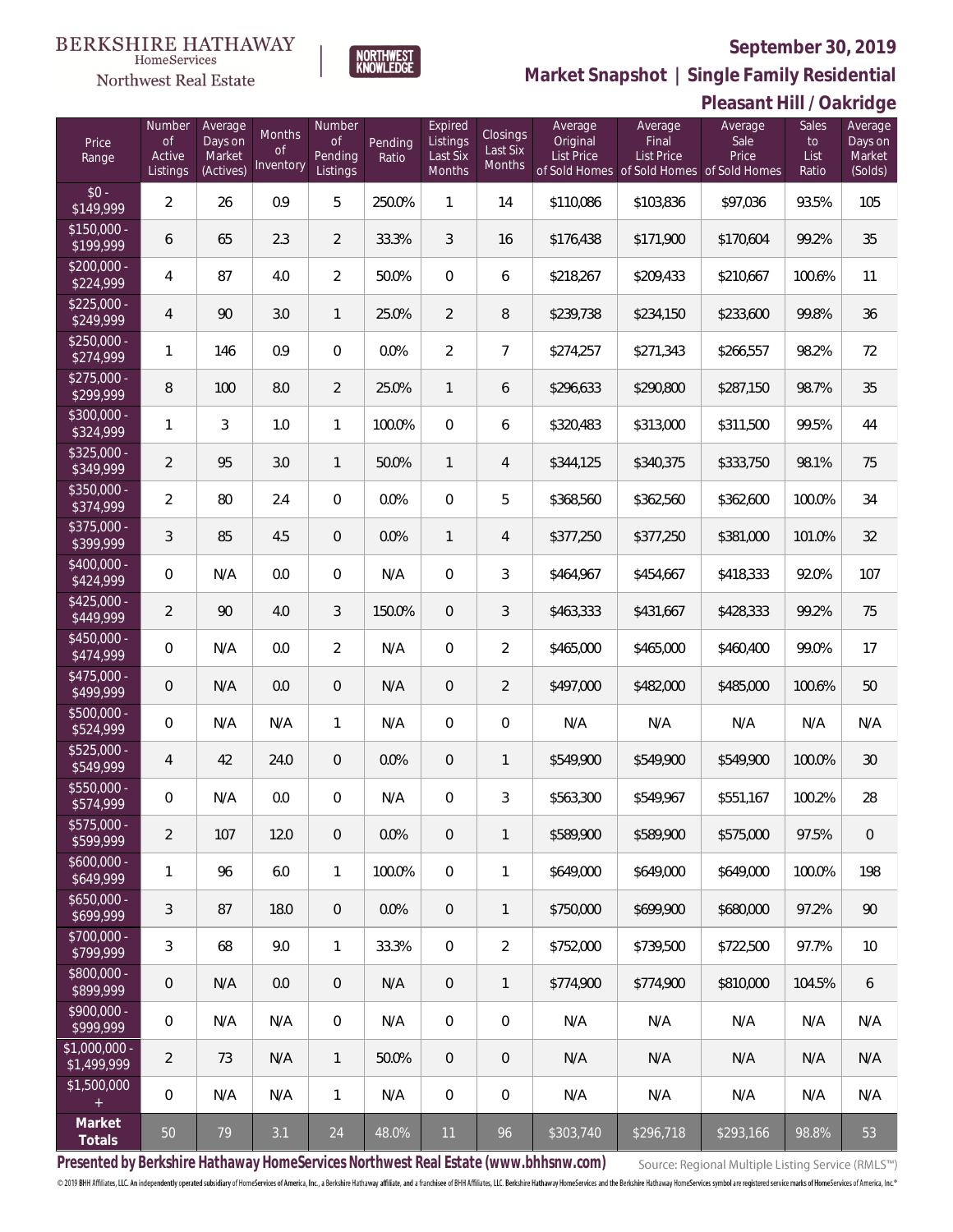

NORTHWEST<br>KNOWLEDGE

Northwest Real Estate

**Market Snapshot | Single Family Residential**

|                               | South Lane Properties                     |                                           |                           |                                            |                  |                                           |                                |                                          |                                                                                    |                          |                              |                                         |
|-------------------------------|-------------------------------------------|-------------------------------------------|---------------------------|--------------------------------------------|------------------|-------------------------------------------|--------------------------------|------------------------------------------|------------------------------------------------------------------------------------|--------------------------|------------------------------|-----------------------------------------|
| Price<br>Range                | Number<br><b>of</b><br>Active<br>Listings | Average<br>Days on<br>Market<br>(Actives) | Months<br>0f<br>Inventory | Number<br><b>of</b><br>Pending<br>Listings | Pending<br>Ratio | Expired<br>Listings<br>Last Six<br>Months | Closings<br>Last Six<br>Months | Average<br>Original<br><b>List Price</b> | Average<br>Final<br><b>List Price</b><br>of Sold Homes of Sold Homes of Sold Homes | Average<br>Sale<br>Price | Sales<br>to<br>List<br>Ratio | Average<br>Days on<br>Market<br>(Solds) |
| $$0 -$<br>\$149,999           | 5                                         | 160                                       | 3.8                       | $\mathbf{1}$                               | 20.0%            | $\overline{2}$                            | 8                              | \$144,925                                | \$135,675                                                                          | \$120,948                | 89.1%                        | 47                                      |
| $$150,000 -$<br>\$199,999     | 6                                         | 152                                       | 1.4                       | 8                                          | 133.3%           | $\mathbf{1}$                              | 25                             | \$183,424                                | \$179,162                                                                          | \$179,174                | 100.0%                       | 50                                      |
| $$200,000 -$<br>\$224,999     | $\overline{2}$                            | 23                                        | 0.5                       | 8                                          | 400.0%           | $\mathbf{1}$                              | 25                             | \$207,488                                | \$209,068                                                                          | \$209,747                | 100.3%                       | 17                                      |
| $$225,000 -$<br>\$249,999     | $\, 8$                                    | 35                                        | 1.2                       | 11                                         | 137.5%           | $\mathbf{1}$                              | 41                             | \$238,093                                | \$237,480                                                                          | \$236,956                | 99.8%                        | 24                                      |
| $$250,000 -$<br>\$274,999     | 3                                         | 51                                        | 0.6                       | 11                                         | 366.7%           | 1                                         | 32                             | \$267,725                                | \$262,966                                                                          | \$262,827                | 99.9%                        | 51                                      |
| $$275,000 -$<br>\$299,999     | $\overline{7}$                            | 78                                        | 1.6                       | 8                                          | 114.3%           | $\mathbf{0}$                              | 27                             | \$292,393                                | \$289,711                                                                          | \$287,081                | 99.1%                        | 35                                      |
| \$300,000 -<br>\$324,999      | 5                                         | 55                                        | 2.1                       | 6                                          | 120.0%           | $\mathbf{0}$                              | 14                             | \$313,511                                | \$309,939                                                                          | \$309,179                | 99.8%                        | 50                                      |
| $$325,000 -$<br>\$349,999     | $\overline{7}$                            | 82                                        | 2.8                       | 4                                          | 57.1%            | 3                                         | 15                             | \$337,649                                | \$335,113                                                                          | \$334,286                | 99.8%                        | 45                                      |
| \$350,000 -<br>\$374,999      | $\sqrt{3}$                                | 72                                        | 1.6                       | 4                                          | 133.3%           | 1                                         | 11                             | \$364,100                                | \$360,536                                                                          | \$361,473                | 100.3%                       | 67                                      |
| $$375,000 -$<br>\$399,999     | $\overline{4}$                            | 92                                        | 2.4                       | $\overline{2}$                             | 50.0%            | $\mathbf{1}$                              | 10                             | \$418,520                                | \$388,949                                                                          | \$387,048                | 99.5%                        | 92                                      |
| \$400,000 -<br>\$424,999      | 3                                         | 48                                        | 4.5                       | $\mathbf{1}$                               | 33.3%            | 1                                         | 4                              | \$410,975                                | \$411,725                                                                          | \$409,500                | 99.5%                        | 69                                      |
| $$425,000 -$<br>\$449,999     | 3                                         | 71                                        | 3.0                       | $\mathbf{1}$                               | 33.3%            | $\overline{2}$                            | 6                              | \$450,500                                | \$438,000                                                                          | \$431,833                | 98.6%                        | 45                                      |
| $$450,000 -$<br>\$474,999     | 5                                         | 49                                        | 7.5                       | $\overline{2}$                             | 40.0%            | 1                                         | 4                              | \$494,788                                | \$477,200                                                                          | \$459,975                | 96.4%                        | 41                                      |
| $$475,000 -$<br>\$499,999     | 7                                         | 63                                        | 8.4                       | $\mathbf{1}$                               | 14.3%            | $\mathbf{1}$                              | 5                              | \$497,780                                | \$493,780                                                                          | \$483,500                | 97.9%                        | 33                                      |
| \$500,000 -<br>\$524,999      | 0                                         | N/A                                       | 0.0                       | $\mathbf{1}$                               | N/A              | $\mathbf 0$                               | 5                              | \$516,580                                | \$510,380                                                                          | \$509,600                | 99.8%                        | 75                                      |
| $$525,000 -$<br>\$549,999     | 1                                         | 182                                       | 1.0                       | $\mathbf{1}$                               | 100.0%           | $\mathbf{1}$                              | 6                              | \$559,633                                | \$544,800                                                                          | \$529,417                | 97.2%                        | 42                                      |
| $$550,000 -$<br>\$574,999     | 3                                         | 320                                       | 6.0                       | 3                                          | 100.0%           | 1                                         | 3                              | \$569,333                                | \$562,667                                                                          | \$564,333                | 100.3%                       | 37                                      |
| \$575,000 -<br>\$599,999      | 1                                         | 118                                       | 3.0                       | 3                                          | 300.0%           | 1                                         | $\overline{2}$                 | \$590,000                                | \$590,000                                                                          | \$587,000                | 99.5%                        | 30                                      |
| $$600,000 -$<br>\$649,999     | 5                                         | 86                                        | 30.0                      | 0                                          | 0.0%             | $\overline{2}$                            | 1                              | \$650,000                                | \$625,000                                                                          | \$600,000                | 96.0%                        | 339                                     |
| $$650,000 -$<br>\$699,999     | 3                                         | 104                                       | 3.6                       | $\mathbf{1}$                               | 33.3%            | $\mathbf{1}$                              | 5                              | \$723,600                                | \$673,800                                                                          | \$660,000                | 98.0%                        | 60                                      |
| $$700,000 -$<br>\$799,999     | 1                                         | 137                                       | 6.0                       | $\mathbf{1}$                               | 100.0%           | $\overline{0}$                            | 1                              | \$794,900                                | \$794,900                                                                          | \$758,800                | 95.5%                        | 78                                      |
| $$800,000 -$<br>\$899,999     | $\overline{2}$                            | 82                                        | N/A                       | $\overline{0}$                             | 0.0%             | $\mathbf{1}$                              | $\overline{0}$                 | N/A                                      | N/A                                                                                | N/A                      | N/A                          | N/A                                     |
| $$900.000 -$<br>\$999,999     | 1                                         | 20                                        | 6.0                       | 0                                          | 0.0%             | $\overline{0}$                            | 1                              | \$925,000                                | \$925,000                                                                          | \$905,000                | 97.8%                        | 9                                       |
| $$1,000,000 -$<br>\$1,499,999 | $\overline{2}$                            | 197                                       | 6.0                       | $\overline{0}$                             | $0.0\%$          | $\mathbf{1}$                              | $\overline{2}$                 | \$1,150,000                              | \$1,150,000                                                                        | \$1,125,000              | 97.8%                        | 125                                     |
| \$1,500,000                   | 0                                         | N/A                                       | N/A                       | $\overline{0}$                             | N/A              | $\overline{2}$                            | $\mathbf{0}$                   | N/A                                      | N/A                                                                                | N/A                      | N/A                          | N/A                                     |
| Market<br>Totals              | 87                                        | 91                                        | 2.1                       | 78                                         | 89.7%            | 26                                        | 253                            | \$319,097                                | \$313,602                                                                          | \$310,864                | 99.1%                        | 45                                      |

**Presented by Berkshire Hathaway HomeServices Northwest Real Estate (www.bhhsnw.com)**

Source: Regional Multiple Listing Service (RMLS™)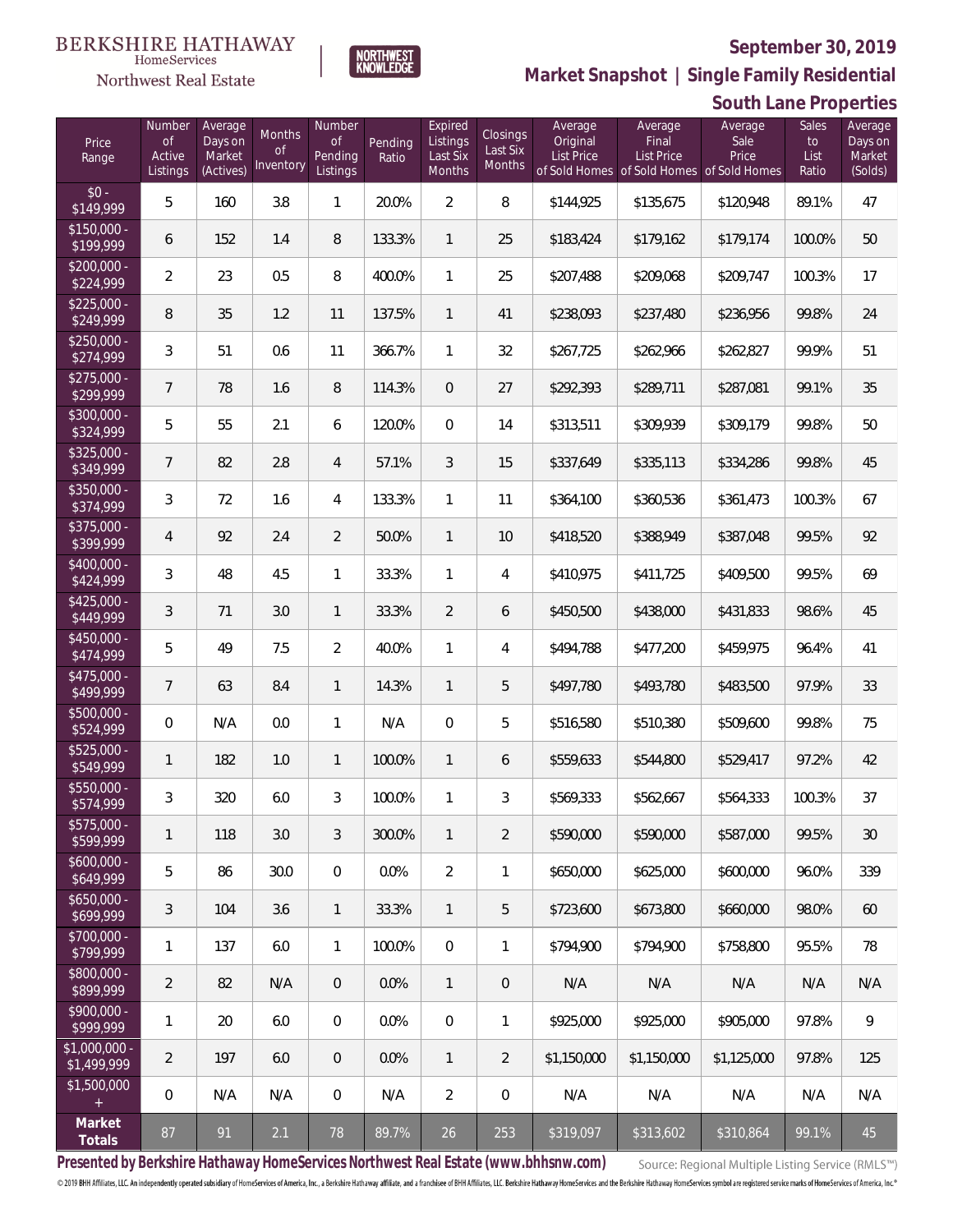

NORTHWEST<br>KNOWLEDGE

Northwest Real Estate

**Market Snapshot | Single Family Residential**

|                                      | West Lane Properties          |                              |                           |                                |                  |                                 |                                |                                          |                                           |                          |                     |                              |
|--------------------------------------|-------------------------------|------------------------------|---------------------------|--------------------------------|------------------|---------------------------------|--------------------------------|------------------------------------------|-------------------------------------------|--------------------------|---------------------|------------------------------|
| Price<br>Range                       | Number<br><b>of</b><br>Active | Average<br>Days on<br>Market | Months<br>of<br>Inventory | Number<br><b>of</b><br>Pending | Pending<br>Ratio | Expired<br>Listings<br>Last Six | Closings<br>Last Six<br>Months | Average<br>Original<br><b>List Price</b> | Average<br>Final<br><b>List Price</b>     | Average<br>Sale<br>Price | Sales<br>to<br>List | Average<br>Days on<br>Market |
| $$0 -$                               | Listings                      | (Actives)                    |                           | Listings                       |                  | Months                          |                                |                                          | of Sold Homes of Sold Homes of Sold Homes |                          | Ratio               | (Solds)                      |
| \$149,999<br>$\overline{$150,000}$ - | 0                             | N/A                          | 0.0                       | 5                              | N/A              | $\overline{0}$                  | $\overline{2}$                 | \$155,000                                | \$142,500                                 | \$133,000                | 93.3%               | 57                           |
| \$199,999                            | $\overline{2}$                | 256                          | 4.0                       | $\overline{2}$                 | 100.0%           | $\overline{0}$                  | 3                              | \$163,167                                | \$159,967                                 | \$167,967                | 105.0%              | 20                           |
| $$200,000 -$<br>\$224,999            | 1                             | 3                            | 2.0                       | $\overline{0}$                 | 0.0%             | $\mathbf{0}$                    | 3                              | \$213,267                                | \$209,933                                 | \$216,967                | 103.4%              | 36                           |
| $$225,000 -$<br>\$249,999            | 1                             | 55                           | 0.6                       | 5                              | 500.0%           | $\overline{2}$                  | 10                             | \$235,568                                | \$236,668                                 | \$238,590                | 100.8%              | 23                           |
| $$250.000 -$<br>\$274,999            | 4                             | 74                           | 1.0                       | 3                              | 75.0%            | $\overline{0}$                  | 23                             | \$268,348                                | \$264,939                                 | \$260,313                | 98.3%               | 42                           |
| $$275,000 -$<br>\$299,999            | 5                             | 44                           | 2.5                       | 4                              | 80.0%            | $\overline{0}$                  | 12                             | \$293,150                                | \$290,058                                 | \$289,729                | 99.9%               | 23                           |
| $$300.000 -$<br>\$324,999            | 4                             | 24                           | 2.7                       | 3                              | 75.0%            | $\overline{0}$                  | 9                              | \$314,367                                | \$313,367                                 | \$311,489                | 99.4%               | 38                           |
| $\overline{$325,000}$ -<br>\$349,999 | 5                             | 21                           | 2.7                       | $\mathbf{1}$                   | 20.0%            | $\overline{0}$                  | 11                             | \$351,245                                | \$343,891                                 | \$335,755                | 97.6%               | 62                           |
| $$350.000 -$<br>\$374,999            | 3                             | 53                           | 2.6                       | $\mathbf{1}$                   | 33.3%            | $\mathbf{0}$                    | $\overline{7}$                 | \$375,271                                | \$368,971                                 | \$364,789                | 98.9%               | 13                           |
| $$375,000 -$<br>\$399,999            | 1                             | 103                          | 1.0                       | 6                              | 600.0%           | $\overline{0}$                  | 6                              | \$391,967                                | \$381,967                                 | \$386,483                | 101.2%              | 89                           |
| $$400.000 -$<br>\$424,999            | 1                             | 360                          | 1.2                       | $\overline{0}$                 | 0.0%             | $\overline{0}$                  | 5                              | \$422,940                                | \$416,460                                 | \$404,000                | 97.0%               | 78                           |
| $$425,000 -$<br>\$449,999            | $\mathfrak{Z}$                | 33                           | 4.5                       | $\overline{0}$                 | 0.0%             | $\overline{0}$                  | 4                              | \$442,200                                | \$434,200                                 | \$433,200                | 99.8%               | 92                           |
| \$450,000 -<br>\$474,999             | 1                             | 100                          | 3.0                       | $\boldsymbol{0}$               | 0.0%             | $\mathbf 0$                     | $\overline{2}$                 | \$442,500                                | \$442,500                                 | \$464,000                | 104.9%              | 4                            |
| \$475,000 -<br>\$499,999             | $\overline{2}$                | 81                           | 6.0                       | $\mathbf{1}$                   | 50.0%            | $\mathbf{1}$                    | $\overline{2}$                 | \$502,000                                | \$489,450                                 | \$482,000                | 98.5%               | 156                          |
| \$500,000 -<br>\$524,999             | 0                             | N/A                          | 0.0                       | 0                              | N/A              | $\mathbf 0$                     | 3                              | \$524,667                                | \$499,667                                 | \$506,667                | 101.4%              | 19                           |
| \$525,000 -<br>\$549,999             | $\overline{2}$                | 38                           | 3.0                       | $\overline{0}$                 | 0.0%             | 0                               | 4                              | \$584,950                                | \$549,450                                 | \$541,000                | 98.5%               | 140                          |
| $$550.000 -$<br>\$574,999            | 2                             | 111                          | 12.0                      | $\overline{0}$                 | 0.0%             | $\overline{0}$                  | 1                              | \$599,900                                | \$550,000                                 | \$550,000                | 100.0%              | 37                           |
| $$575,000 -$<br>\$599,999            | $\overline{2}$                | 50                           | 12.0                      | $\overline{0}$                 | $0.0\%$          | $\mathbf{1}$                    | 1                              | \$599,000                                | \$599,000                                 | \$575,000                | 96.0%               | 18                           |
| $$600,000 -$<br>\$649,999            | 0                             | N/A                          | 0.0                       | 0                              | N/A              | $\mathbf 0$                     | 1                              | \$635,000                                | \$635,000                                 | \$635,000                | 100.0%              | 15                           |
| $$650,000 -$<br>\$699,999            | $\mathbf{1}$                  | 132                          | 3.0                       | $\overline{0}$                 | $0.0\%$          | $\mathbf{0}$                    | $\overline{2}$                 | \$674,950                                | \$662,250                                 | \$652,500                | 98.5%               | 68                           |
| $$700,000 -$<br>\$799,999            | 0                             | N/A                          | 0.0                       | $\overline{2}$                 | N/A              | $\mathbf 0$                     | 3                              | \$767,633                                | \$754,000                                 | \$733,333                | 97.3%               | 85                           |
| \$800,000 -<br>\$899,999             | $\mathbf{1}$                  | 979                          | N/A                       | $\overline{0}$                 | $0.0\%$          | $\mathbf{0}$                    | $\overline{0}$                 | N/A                                      | N/A                                       | N/A                      | N/A                 | N/A                          |
| \$900,000 -<br>\$999,999             | 1                             | 48                           | N/A                       | $\overline{2}$                 | 200.0%           | $\mathbf 0$                     | 0                              | N/A                                      | N/A                                       | N/A                      | N/A                 | N/A                          |
| $$1,000,000 -$<br>\$1,499,999        | 1                             | 314                          | N/A                       | $\overline{0}$                 | 0.0%             | $\mathbf{0}$                    | $\overline{0}$                 | N/A                                      | N/A                                       | N/A                      | N/A                 | N/A                          |
| \$1,500,000                          | $\overline{2}$                | 238                          | N/A                       | 0                              | 0.0%             | $\mathbf{1}$                    | 0                              | N/A                                      | N/A                                       | N/A                      | N/A                 | N/A                          |
| Market<br>Totals                     | 45                            | 103                          | 2.4                       | 35                             | 77.8%            | 5 <sub>5</sub>                  | 114                            | \$353,767                                | \$347,050                                 | \$344,154                | 99.2%               | 49                           |

**Presented by Berkshire Hathaway HomeServices Northwest Real Estate (www.bhhsnw.com)**

Source: Regional Multiple Listing Service (RMLS™)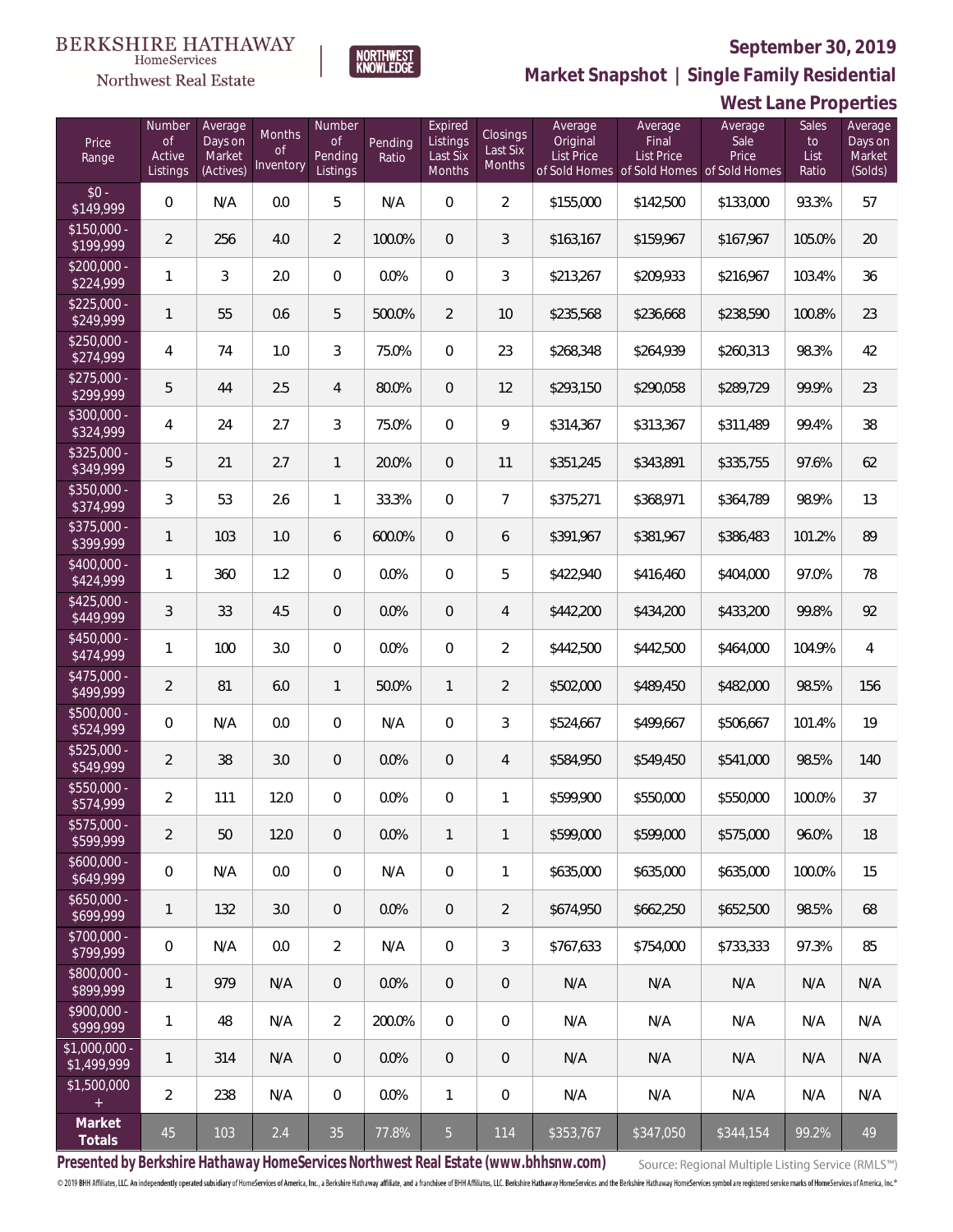

**NORTHWEST**<br>KNOWLEDGE

Northwest Real Estate

**Market Snapshot | Single Family Residential**

**Junction City**

| Price<br>Range                   | Number<br><b>of</b><br>Active<br>Listings | Average<br>Days on<br>Market<br>(Actives) | Months<br>0f<br>Inventory | Number<br>Οf<br>Pending<br>Listings | Pending<br>Ratio | Expired<br>Listings<br>Last Six<br>Months | Closings<br>Last Six<br>Months | Average<br>Original<br>List Price | Average<br>Final<br><b>List Price</b> | Average<br>Sale<br>Price<br>of Sold Homes of Sold Homes of Sold Homes | Sales<br>to<br>List<br>Ratio | Average<br>Days on<br>Market<br>(Solds) |
|----------------------------------|-------------------------------------------|-------------------------------------------|---------------------------|-------------------------------------|------------------|-------------------------------------------|--------------------------------|-----------------------------------|---------------------------------------|-----------------------------------------------------------------------|------------------------------|-----------------------------------------|
| $$0 -$<br>\$149,999              | 0                                         | N/A                                       | 0.0                       | $\overline{0}$                      | N/A              | $\mathbf{1}$                              | 3                              | \$129,133                         | \$119,133                             | \$110,450                                                             | 92.7%                        | 20                                      |
| $$150,000 -$<br>\$199,999        | $\overline{2}$                            | 109                                       | 1.5                       | $\overline{0}$                      | 0.0%             | $\mathbf{1}$                              | 8                              | \$179,825                         | \$171,700                             | \$166,300                                                             | 96.9%                        | 29                                      |
| $\sqrt{$200,000}$ -<br>\$224,999 | 0                                         | N/A                                       | 0.0                       | $\mathbf{1}$                        | N/A              | $\mathbf{1}$                              | 4                              | \$202,000                         | \$202,000                             | \$210.144                                                             | 104.0%                       | 5                                       |
| $$225,000 -$<br>\$249,999        | 3                                         | 40                                        | 1.6                       | $\overline{4}$                      | 133.3%           | $\mathbf{1}$                              | 11                             | \$227,727                         | \$227,273                             | \$233,218                                                             | 102.6%                       | 11                                      |
| $$250,000 -$<br>\$274,999        | $\overline{2}$                            | 35                                        | 2.4                       | 3                                   | 150.0%           | $\Omega$                                  | 5                              | \$266,800                         | \$266,800                             | \$265,700                                                             | 99.6%                        | 8                                       |
| $$275,000 -$<br>\$299,999        | $\mathbf{1}$                              | 355                                       | 0.9                       | 3                                   | 300.0%           | $\overline{0}$                            | $\overline{7}$                 | \$295,000                         | \$287,500                             | \$288,671                                                             | 100.4%                       | 49                                      |
| $$300,000 -$<br>\$324,999        | $\overline{2}$                            | 46                                        | 0.9                       | $\overline{0}$                      | 0.0%             | $\overline{0}$                            | 13                             | \$311,462                         | \$311,046                             | \$312,215                                                             | 100.4%                       | 16                                      |
| $$325,000 -$<br>\$349,999        | 3                                         | 25                                        | 3.0                       | $\mathbf{1}$                        | 33.3%            | $\overline{0}$                            | 6                              | \$339,367                         | \$338,200                             | \$332,967                                                             | 98.5%                        | 41                                      |
| $$350,000 -$<br>\$374,999        | $\overline{a}$                            | 12                                        | 2.4                       | $\overline{2}$                      | 100.0%           | $\Omega$                                  | 5                              | \$380,700                         | \$376,680                             | \$366,740                                                             | 97.4%                        | 45                                      |
| \$375,000 -<br>\$399,999         | 8                                         | 70                                        | 6.9                       | $\overline{0}$                      | 0.0%             | $\overline{2}$                            | $7\overline{ }$                | \$384,771                         | \$384,343                             | \$382,857                                                             | 99.6%                        | 24                                      |
| $$400,000 -$<br>\$424,999        | 0                                         | N/A                                       | 0.0                       | 3                                   | N/A              | $\overline{0}$                            | 3                              | \$413,233                         | \$411,567                             | \$408,733                                                             | 99.3%                        | 45                                      |
| $$425,000 -$<br>\$449,999        | $\mathbf{1}$                              | 83                                        | 0.9                       | $\overline{0}$                      | 0.0%             | $\overline{0}$                            | $\overline{7}$                 | \$447,429                         | \$439,429                             | \$434,571                                                             | 98.9%                        | 52                                      |
| $$450,000 -$<br>\$474,999        | 3                                         | 173                                       | 3.0                       | $\mathbf{1}$                        | 33.3%            | $\overline{0}$                            | 6                              | \$469,150                         | \$465,817                             | \$463,374                                                             | 99.5%                        | 31                                      |
| $$475,000 -$<br>\$499,999        | $\overline{2}$                            | 107                                       | 6.0                       | $\mathbf{1}$                        | 50.0%            | $\overline{0}$                            | $\overline{2}$                 | \$482,000                         | \$475,000                             | \$485,500                                                             | 102.2%                       | 36                                      |
| \$500,000 -<br>\$524,999         | 0                                         | N/A                                       | 0.0                       | $\overline{0}$                      | N/A              | $\overline{0}$                            | $\mathbf{1}$                   | \$525,000                         | \$519,900                             | \$519,000                                                             | 99.8%                        | 52                                      |
| $$525,000 -$<br>\$549,999        | 0                                         | N/A                                       | 0.0                       | $\overline{0}$                      | N/A              | $\mathbf{1}$                              | 1                              | \$550,000                         | \$550,000                             | \$535,000                                                             | 97.3%                        | 325                                     |
| \$550,000 -<br>\$574,999         | 0                                         | N/A                                       | 0.0                       | $\mathbf{0}$                        | N/A              | $\overline{0}$                            | $\overline{2}$                 | \$559,950                         | \$559,950                             | \$558,931                                                             | 99.8%                        | 22                                      |
| \$575,000 -<br>\$599,999         | 0                                         | N/A                                       | 0.0                       | $\mathbf{1}$                        | N/A              | $\overline{0}$                            | $\overline{2}$                 | \$662,000                         | \$650,000                             | \$575,000                                                             | 88.5%                        | 53                                      |
| $$600,000 -$<br>\$649,999        | $\overline{2}$                            | 279                                       | 6.0                       | $\mathbf 0$                         | 0.0%             | $\mathbf{1}$                              | $\overline{2}$                 | \$599,500                         | \$599,500                             | \$600,000                                                             | 100.1%                       | 58                                      |
| $$650,000 -$<br>\$699,999        | 0                                         | N/A                                       | N/A                       | $\mathbf 0$                         | N/A              | $\overline{0}$                            | $\mathbf 0$                    | N/A                               | N/A                                   | N/A                                                                   | N/A                          | N/A                                     |
| $$700,000 -$<br>\$799,999        | 1                                         | 102                                       | N/A                       | $\mathbf{1}$                        | 100.0%           | $\mathbf{1}$                              | $\mathbf 0$                    | N/A                               | N/A                                   | N/A                                                                   | N/A                          | N/A                                     |
| \$800,000 -<br>\$899,999         | $\mathfrak{Z}$                            | 359                                       | 18.0                      | $\mathbf{1}$                        | 33.3%            | $\sqrt{0}$                                | $\mathbf{1}$                   | \$850,000                         | \$850,000                             | \$825,000                                                             | 97.1%                        | 34                                      |
| $$900,000 -$<br>\$999,999        | $\overline{2}$                            | 58                                        | 12.0                      | $\overline{0}$                      | 0.0%             | $\mathbf 0$                               | $\mathbf{1}$                   | \$980,000                         | \$980,000                             | \$980,000                                                             | 100.0%                       | $\overline{0}$                          |
| \$1,000,000 -<br>\$1,499,999     | $\mathfrak{Z}$                            | 92                                        | 18.0                      | $\overline{0}$                      | 0.0%             | $\mathbf{1}$                              | $\mathbf{1}$                   | \$1,465,000                       | \$1,465,000                           | \$1,465,000                                                           | 100.0%                       | 85                                      |
| \$1,500,000<br>$\pm$             | 0                                         | N/A                                       | N/A                       | $\mathbf 0$                         | N/A              | $\mathbf 0$                               | $\mathbf 0$                    | N/A                               | N/A                                   | N/A                                                                   | N/A                          | N/A                                     |
| Market<br>Totals                 | $40\,$                                    | 111                                       | 2.4                       | 22                                  | 55.0%            | $10$                                      | 98                             | \$361,057                         | \$357,872                             | \$355,087                                                             | 99.2%                        | 32                                      |

**Presented by Berkshire Hathaway HomeServices Northwest Real Estate (www.bhhsnw.com)**

Source: Regional Multiple Listing Service (RMLS™)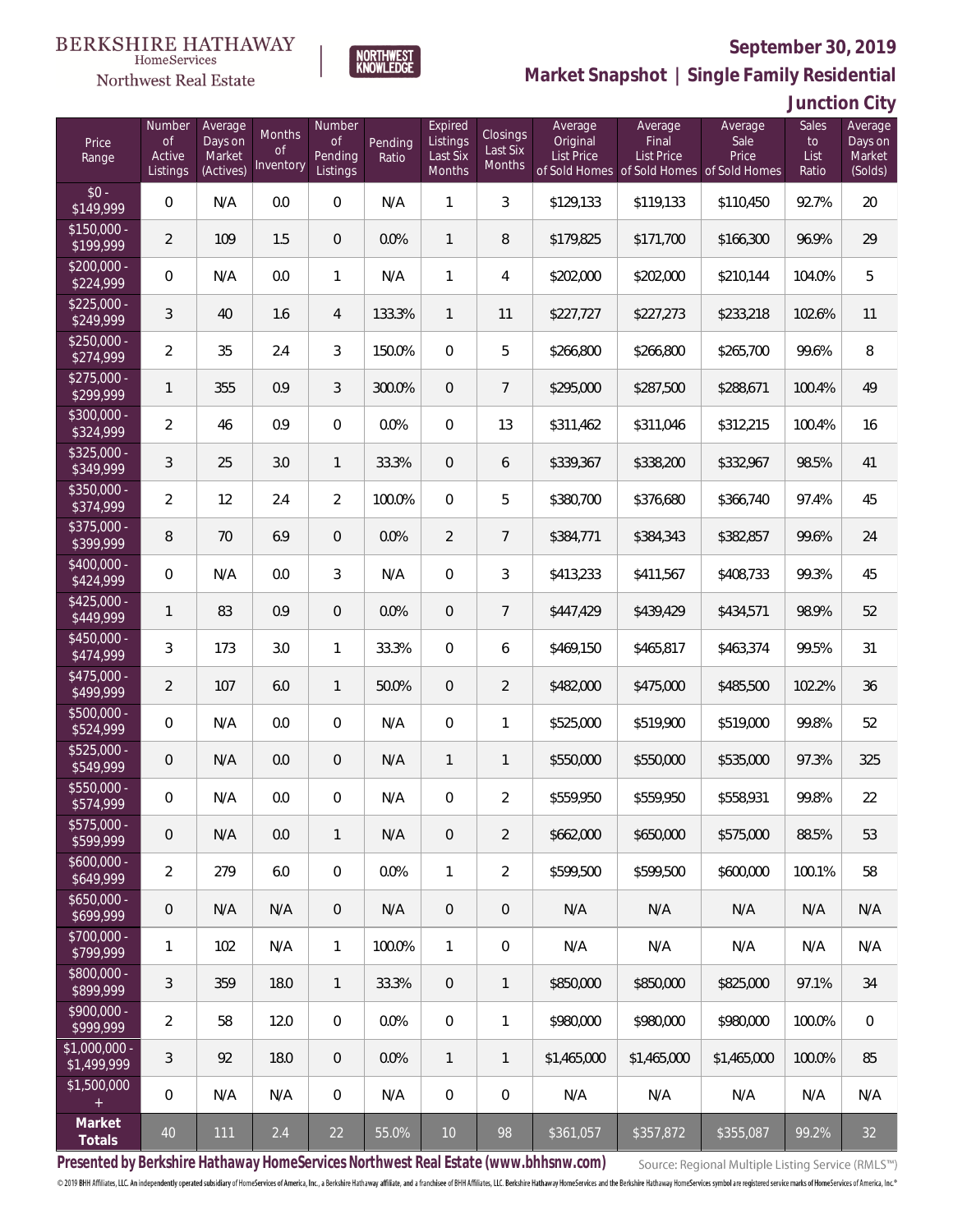

**NORTHWEST**<br>KNOWLEDGE

**Market Snapshot | Single Family Residential**

**Coburg 1 - 5**

| Price<br>Range                | Number<br><b>of</b><br>Active<br>Listings | Average<br>Days on<br>Market<br>(Actives) | Months<br>0f<br>Inventory | Number<br><b>of</b><br>Pending<br>Listings | Pending<br>Ratio | Expired<br>Listings<br>Last Six<br>Months | Closings<br>Last Six<br>Months | Average<br>Original<br><b>List Price</b> | Average<br>Final<br>List Price<br>of Sold Homes of Sold Homes of Sold Homes | Average<br>Sale<br>Price | Sales<br>to<br>List<br>Ratio | Average<br>Days on<br>Market<br>(Solds) |
|-------------------------------|-------------------------------------------|-------------------------------------------|---------------------------|--------------------------------------------|------------------|-------------------------------------------|--------------------------------|------------------------------------------|-----------------------------------------------------------------------------|--------------------------|------------------------------|-----------------------------------------|
| $$0 -$<br>\$149,999           | 1                                         | 248                                       | N/A                       | $\overline{0}$                             | 0.0%             | $\Omega$                                  | $\overline{0}$                 | N/A                                      | N/A                                                                         | N/A                      | N/A                          | N/A                                     |
| $$150,000 -$<br>\$199,999     | 0                                         | N/A                                       | N/A                       | $\overline{0}$                             | N/A              | $\Omega$                                  | $\overline{0}$                 | N/A                                      | N/A                                                                         | N/A                      | N/A                          | N/A                                     |
| $$200,000 -$<br>\$224,999     | 0                                         | N/A                                       | N/A                       | $\overline{0}$                             | N/A              | $\Omega$                                  | $\overline{0}$                 | N/A                                      | N/A                                                                         | N/A                      | N/A                          | N/A                                     |
| $$225,000 -$<br>\$249,999     | 0                                         | N/A                                       | N/A                       | $\overline{0}$                             | N/A              | $\overline{0}$                            | $\overline{0}$                 | N/A                                      | N/A                                                                         | N/A                      | N/A                          | N/A                                     |
| $$250,000 -$<br>\$274,999     | 0                                         | N/A                                       | N/A                       | $\overline{0}$                             | N/A              | $\Omega$                                  | $\overline{0}$                 | N/A                                      | N/A                                                                         | N/A                      | N/A                          | N/A                                     |
| $$275,000 -$<br>\$299,999     | 0                                         | N/A                                       | 0.0                       | $\overline{0}$                             | N/A              | $\overline{0}$                            | $\mathbf{1}$                   | \$288,000                                | \$288,000                                                                   | \$288,000                | 100.0%                       | $\mathbf 0$                             |
| $$300,000 -$<br>\$324,999     | 0                                         | N/A                                       | 0.0                       | $\overline{0}$                             | N/A              | $\Omega$                                  | $\overline{2}$                 | \$299,000                                | \$299,000                                                                   | \$305,000                | 102.0%                       | $\overline{7}$                          |
| $$325,000 -$<br>\$349,999     | 0                                         | N/A                                       | 0.0                       | $\overline{0}$                             | N/A              | $\mathbf{1}$                              | $\overline{4}$                 | \$344,364                                | \$344,364                                                                   | \$345,956                | 100.5%                       | 24                                      |
| $$350,000 -$<br>\$374,999     | 1                                         | 14                                        | 0.8                       | $\mathbf{1}$                               | 100.0%           | $\Omega$                                  | 8                              | \$355,965                                | \$368,715                                                                   | \$365,543                | 99.1%                        | 29                                      |
| $$375,000 -$<br>\$399,999     | 0                                         | N/A                                       | 0.0                       | $\overline{0}$                             | N/A              | $\overline{0}$                            | 5                              | \$390,514                                | \$390,514                                                                   | \$392,145                | 100.4%                       | 19                                      |
| $$400,000 -$<br>\$424,999     | 0                                         | N/A                                       | 0.0                       | $\mathbf{1}$                               | N/A              | $\overline{0}$                            | 4                              | \$405,246                                | \$405,246                                                                   | \$411,527                | 101.5%                       | 9                                       |
| $$425,000 -$<br>\$449,999     | 0                                         | N/A                                       | 0.0                       | $\mathbf{1}$                               | N/A              | $\overline{0}$                            | 3                              | \$418,199                                | \$429,863                                                                   | \$434,670                | 101.1%                       | 9                                       |
| \$450,000 -<br>\$474,999      | 0                                         | N/A                                       | 0.0                       | $\overline{0}$                             | N/A              | $\overline{0}$                            | 1                              | \$451,603                                | \$451,603                                                                   | \$451,903                | 100.1%                       | 9                                       |
| $$475,000 -$<br>\$499,999     | 0                                         | N/A                                       | 0.0                       | $\overline{0}$                             | N/A              | $\mathbf{1}$                              | $\mathbf{1}$                   | \$483,352                                | \$483,352                                                                   | \$480,105                | 99.3%                        | 5                                       |
| \$500,000 -<br>\$524,999      | 0                                         | N/A                                       | 0.0                       | $\overline{0}$                             | N/A              | $\overline{0}$                            | 1                              | \$502,633                                | \$502,633                                                                   | \$502,783                | 100.0%                       | 13                                      |
| \$525,000 -<br>\$549,999      | 0                                         | N/A                                       | N/A                       | $\overline{0}$                             | N/A              | $\overline{0}$                            | 0                              | N/A                                      | N/A                                                                         | N/A                      | N/A                          | N/A                                     |
| \$550,000 -<br>\$574,999      | 0                                         | N/A                                       | N/A                       | $\overline{0}$                             | N/A              | $\overline{0}$                            | 0                              | N/A                                      | N/A                                                                         | N/A                      | N/A                          | N/A                                     |
| \$575,000 -<br>\$599,999      | 0                                         | N/A                                       | 0.0                       | $\mathbf{1}$                               | N/A              | $\theta$                                  | 1                              | \$570,000                                | \$570,000                                                                   | \$582,000                | 102.1%                       | 6                                       |
| $$600,000 -$<br>\$649,999     | 0                                         | N/A                                       | N/A                       | $\mathbf 0$                                | N/A              | $\boldsymbol{0}$                          | $\mathbf 0$                    | N/A                                      | N/A                                                                         | N/A                      | N/A                          | N/A                                     |
| $$650,000 -$<br>\$699,999     | 1                                         | 66                                        | N/A                       | $\mathbf{1}$                               | 100.0%           | $\overline{0}$                            | 0                              | N/A                                      | N/A                                                                         | N/A                      | N/A                          | N/A                                     |
| \$700,000 -<br>\$799,999      | 1                                         | 80                                        | N/A                       | $\overline{0}$                             | 0.0%             | 0                                         | 0                              | N/A                                      | N/A                                                                         | N/A                      | N/A                          | N/A                                     |
| \$800,000 -<br>\$899,999      | 0                                         | N/A                                       | 0.0                       | $\overline{0}$                             | N/A              | $\theta$                                  | 3                              | \$888,000                                | \$856,667                                                                   | \$854,167                | 99.7%                        | 64                                      |
| \$900,000 -<br>\$999,999      | 1                                         | 6                                         | N/A                       | $\overline{0}$                             | 0.0%             | 0                                         | 0                              | N/A                                      | N/A                                                                         | N/A                      | N/A                          | N/A                                     |
| $$1,000,000 -$<br>\$1,499,999 | 0                                         | N/A                                       | 0.0                       | $\mathbf{1}$                               | N/A              | $\theta$                                  | 3                              | \$1,236,667                              | \$1,226,667                                                                 | \$1,231,667              | 100.4%                       | 39                                      |
| \$1,500,000<br>$\pm$          | 1                                         | 291                                       | 6.0                       | $\overline{0}$                             | 0.0%             | $\boldsymbol{0}$                          | 1                              | \$1,500,000                              | \$1,500,000                                                                 | \$1,500,000              | 100.0%                       | 0                                       |
| Market<br>Totals              | $\mathfrak{b}$                            | 118                                       | 0.9                       | $\sqrt{6}$                                 | 100.0%           | $\overline{2}$                            | 38                             | \$521,603                                | \$521,945                                                                   | \$523,455                | 100.3%                       | 22                                      |

**Presented by Berkshire Hathaway HomeServices Northwest Real Estate (www.bhhsnw.com)**

Source: Regional Multiple Listing Service (RMLS™)